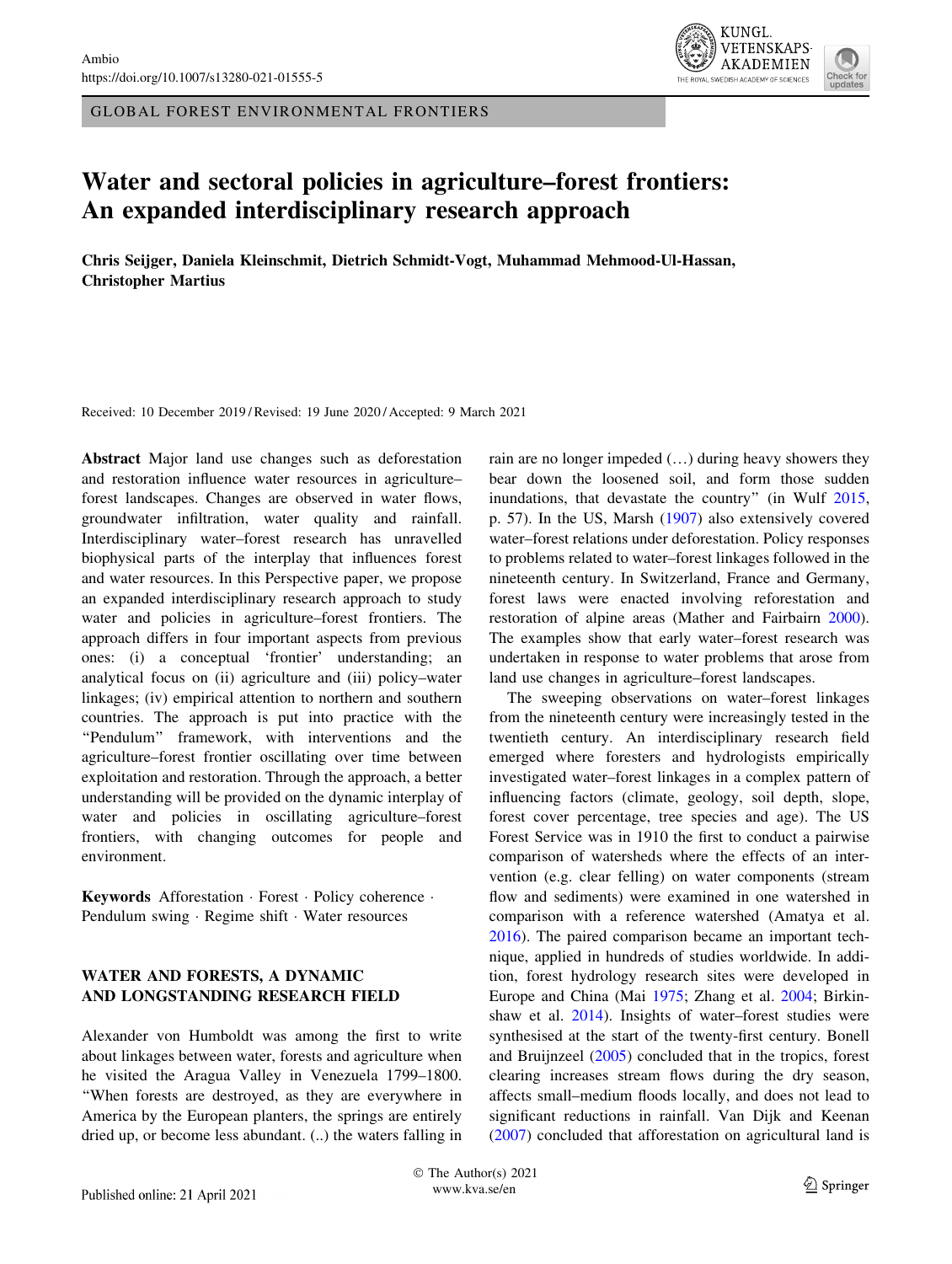likely to reduce average streamflow, groundwater recharge, low flows (except in degraded environments), shallow landslides and local flash floods. Amatya et al. ([2016\)](#page-8-0) summarised the current state of knowledge of hydrological processes in forests across the world. A rather new topic is the dynamic role of forest lands in recycling rainfall (van Noordwijk and Ellison [2019](#page-9-0)).

With all the knowledge gained, urgent calls remained for enhanced understandings of water–forest linkages and embedment in policies, as deforestation continues at a global scale, in parallel with further degradation of surface and groundwater bodies (Crowther et al. [2015;](#page-8-0) de Graaf et al. [2019](#page-8-0)). The water–forest theme has been picked up by global commitments and reforestation  $NGOs.1$  Water has become one of the central arguments to conserve and restore forest ecosystems. In spite of this, and while good case practices have been reported (e.g. UNECE/FAO [2018\)](#page-9-0), several studies conclude that linkages between water and forest remain underrepresented in decisionmaking (Ellison et al. [2017](#page-8-0); Creed and van Noordwijk [2018\)](#page-8-0).

The brief overview shows that interdisciplinary water– forest research has been undertaken mostly to understand linkages between forest and water systems under changing forest cover and land use (e.g. van Dijk and Keenan [2007](#page-9-0); Amatya et al. [2016](#page-8-0); Jones et al. [2017](#page-9-0)). We conclude from the above overview that water–forest research has been developed along interdisciplinary lines (forest hydrology, geography, ecohydrology, see references in this section) largely within the confines of a biophysical perspective of water resources and forests. One of the main purposes of this paper is to widen the perspective by sketching the contours of an interdisciplinary research field that goes well beyond water and forestry by including an agriculture and policy perspective.

Specifically, this paper intends to broaden the water– forest research field by proposing an expanded, interdisciplinary research approach that combines conceptual, analytical and empirical aspects that up until now have remained largely unaddressed in water–forest studies. Conceptually, the approach adopts a 'frontier' perspective to comprehend the exploration, exploitation and contestations over forest and water resources in agriculture–forest landscapes (Thurner [1893;](#page-9-0) Brando et al. [2013\)](#page-8-0), going beyond the focus of biophysical studies on land use change or pairwise comparisons (e.g. Amatya et al. [2016\)](#page-8-0). Analytically, the approach includes both agriculture as the single biggest driver of deforestation (Maertens et al. [2006](#page-9-0);

 $\frac{1}{1}$  Global commitments: Bonn Challenge 2011, FAO Forest and Water Action Plan 2015, AFR 100 African Forest Landscape Restoration Initiative, Trillion Tree Partnerships 2018. NGOs: WeForest, Ecosia, TREE AID.

Tanentzap et al. [2015\)](#page-9-0) and the linkage of sectoral policies with water resources, in contrast to biophysical studies which tend to treat agriculture and policies as boundary phenomena for forest–water systems (e.g. van Dijk and Keenan [2007](#page-9-0)). Empirically, the approach focuses on deand reforestation hotspots in the Global North (Garcia-Chevesich et al. [2017](#page-8-0)) and in the Global South, unlike most other water–forest studies that focus only on deforestation in the Global South (e.g. Bonell and Bruijnzeel [2005](#page-8-0); Brando et al. [2013\)](#page-8-0).

These four aspects ('frontiers', agriculture, linkage to policies, Global North and South) are further explained in Section "Conceptual, analytical and empirical aspects of an expanded, interdisciplinary approach for water–forest research''. The expanded approach is interdisciplinary with linkages between social and environmental sciences. These linkages can be made in different ways. Section '['Putting](#page-4-0) [the expanded interdisciplinary research approach into](#page-4-0) [practice'](#page-4-0)' therefore explores how the approach can be put into research practice.

# CONCEPTUAL, ANALYTICAL AND EMPIRICAL ASPECTS OF AN EXPANDED, INTERDISCI-PLINARY APPROACH FOR WATER–FOREST RESEARCH

#### Conceptual: Water in the agriculture–forest frontier

For social scientists, conceptual framings (or analytical lenses) are important while the lenses clarify the perspectives and assumptions to study humans, their interactions and actions in society and the wider natural environment. One lens that has become popular in relation to water is 'nexus', be it in the water–forest nexus (Springgay et al. [2019](#page-9-0)), the water–energy nexus, or the water–energy–food nexus (Terrapon-Pfaff et al. [2018\)](#page-9-0). A nexus lens emphasises interlinkages between water and other domains, with choices and actions in one domain affecting the others. The nexus lens is frequently used in international policy networks to link the Sustainable Development Goals, and in modelling approaches to explore future developments and trends of nexus domains in an integrated way (Bleischwitz et al. [2018\)](#page-8-0).

Whereas the nexus lens is relatively abstract or remote from day-to-day impacts of a nexus on people and environment (e.g. connections between nexus domains, future modelling of water–energy–food trends), a frontier<sup>2</sup> perspective embeds human-driven changes, interests, politics

 $2$  The frontier concept was introduced by Thurner [\(1893](#page-9-0)) to describe the diverse frontiers through which colonisation of the ''Great West'' landscapes and Indian cultures occurred.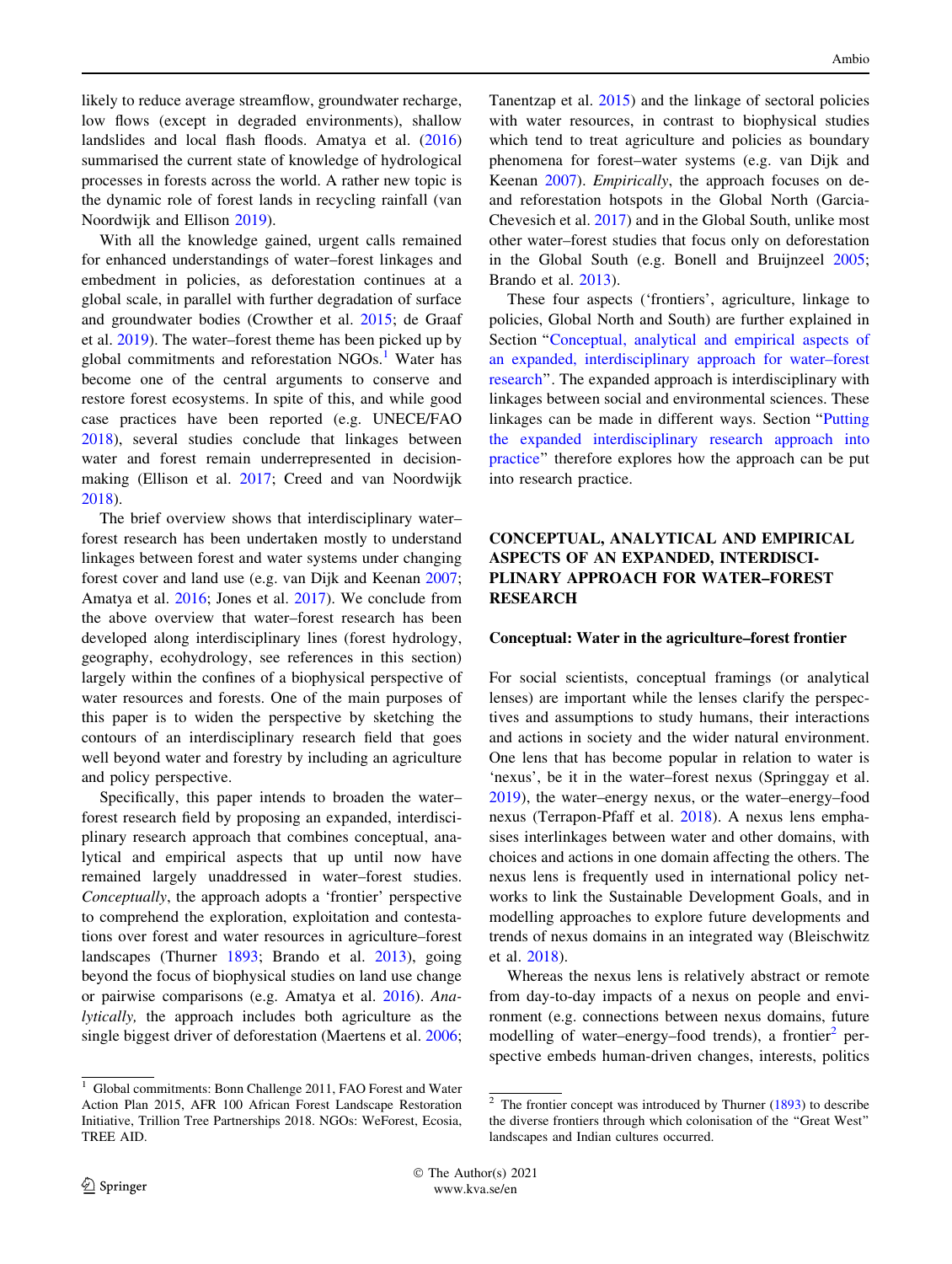and conflicts around forests and water resources (e.g. deforestation, water pollution, dropping water tables) in the specific geographical context of an agriculture–forest frontier. An agriculture–forest frontier is defined as a dynamic physical and non-physical border area between agricultural and forest lands, which changes over time due to human interventions and biophysical processes. The frontier notion goes beyond changes in land use or water resources. It draws attention to exploration and exploitation of agriculture–forest landscapes and the conflicts that emerge over who obtains the benefits of natural resources (Brando et al. [2013](#page-8-0); Coy et al. [2016](#page-8-0)). Water resources are not lost (yet may change location or shift between users) but remain in the hydrological cycle. It is thus a matter of who obtains the water benefits, and who loses or gains when water resources shift from one user to another. The frontier framing further recognises that agriculture–forest landscapes are contested areas with conflicting policies, values and ideas on how to manage or exploit water and land resources. In addition to the above-mentioned social implications of the frontier notion, there are geographical and biophysical implications. Though the term ''frontier'' is commonly associated with a sharp border (the notion of a landscape bisected by a neatly drawn dividing line), a frontier is a transition space, diffuse and dynamic both in time and extent, wherein human pressures and various land use forms (agriculture, forestry, protected forests, agroforestry) affect water resources (Bryant et al. [1997;](#page-8-0) Agrawal et al. [2014](#page-7-0); Coy et al. [2016](#page-8-0); van Noordwijk [2019\)](#page-9-0).

In sum, a frontier conceptualisation is more adequate in fleshing out the allocations of and conflicts over land and water resources, whereas a nexus lens emphasises connections between water and related domains with limited attention for conflict (e.g. Bleischwitz et al. [2018](#page-8-0); Springgay et al. [2019\)](#page-9-0). Combinations between the two are possible, and may bring together the best of both perspectives. Nexus relations like agroforestry (van Noordwijk [2019\)](#page-9-0) or the positive effects of reforestation on groundwater recharge or enhanced rainfall (Ellison et al. [2019\)](#page-8-0) could be studied in frontier landscapes with linkages to prevailing policies. As an example, agroforestry is often regarded as a win–win solution for agriculture and forests. Yet in agroforestry areas in the North China plain, groundwater levels are lowered by irrigation of crops, resulting in an accelerated decline of agroforestry (Liu et al. [2020\)](#page-9-0).

# Analytical: Inclusion of agriculture in water–forest relationships

Agriculture is an important analytical topic because expanding agriculture is the single biggest driver of land use change (IPBES [2019\)](#page-9-0), affecting forests and related

water systems. Since the beginning of permanent agriculture, 31% of the total forestland disappeared (Crowther et al. [2015\)](#page-8-0), and agriculture accounts for 70–95% of this loss (Tanentzap et al. [2015\)](#page-9-0). Logging, rural and urban expansion are other factors that alter forest land use. Agricultural expansion which starts in the forest margins and then moves deeper into forests is a characteristic feature of agriculture–forest frontiers. Whether or not trees alter water flows (Reynolds and Thompson [1988](#page-9-0); van Dijk and Keenan [2007\)](#page-9-0), a consensus has emerged that forests in various degrees of degradation and fragmentation have a central role in water cycling and protecting water quality (Bonell and Bruijnzeel [2005;](#page-8-0) Ellison et al. [2017\)](#page-8-0). In addition to the effect of forests on run-off (river flow) and infiltration, there is increased recognition that evapotranspiration of forests represents an important water flux over long distances in the higher atmospheric strata, e.g. Amazon deforestation is related to reduced rainfall in the Amazon basin (Spracklen and Garcia-Carreras [2015\)](#page-9-0). A change in land use from forests to agricultural land thus comes with changes in water quantity (e.g. evapotranspiration, infiltration, rainfall, water availability) and water quality (e.g. inflow of pesticides, fertilisers), in surfaceand groundwater (Bruijnzeel et al. [2005](#page-8-0); Maertens et al. [2006](#page-9-0); Brando et al. [2013](#page-8-0); Spera et al. [2016](#page-9-0); Abbott et al. [2019](#page-7-0)).

Yet to date, agriculture has received limited attention in water–forest studies. Agricultural scientists mostly study water resources on agricultural fields (e.g. irrigation and drainage), whereas forest scientists do the same in forests (forest hydrology). Interdisciplinary studies that do integrate agriculture, forests and water resources cover agroforestry (van Noordwijk [2019](#page-9-0); Liu et al. [2020](#page-9-0)) and human modifications in the global water cycle (Ellison et al. [2017](#page-8-0); Abbott et al. [2019\)](#page-7-0). Despite the obvious influence of agriculture on forests and related water resources, and the accelerated agricultural expansion in forest areas in South America, Africa and Asia (Ordway et al. [2017](#page-9-0)), research gaps about the interactions remain. How do water–forest relationships change under agricultural expansion and intensification, for instance for soybean and rainfall recycling in the Amazon (Salati et al. [1979\)](#page-9-0)? What is the degree and speed of recovery in water resources (surface water, groundwater) under reforestation on former agricultural fields?

#### Analytical: Linking water resources with sectoral policies

The impact of policies on water resources is relevant to understand water–forest systems. Streams were drying up when the royal forests were cut down after the French Revolution (Ford [2016\)](#page-8-0)—and rising groundwater levels,

© The Author(s) 2021 The Author(s) 2021<br>www.kva.se/en 1233 and 2021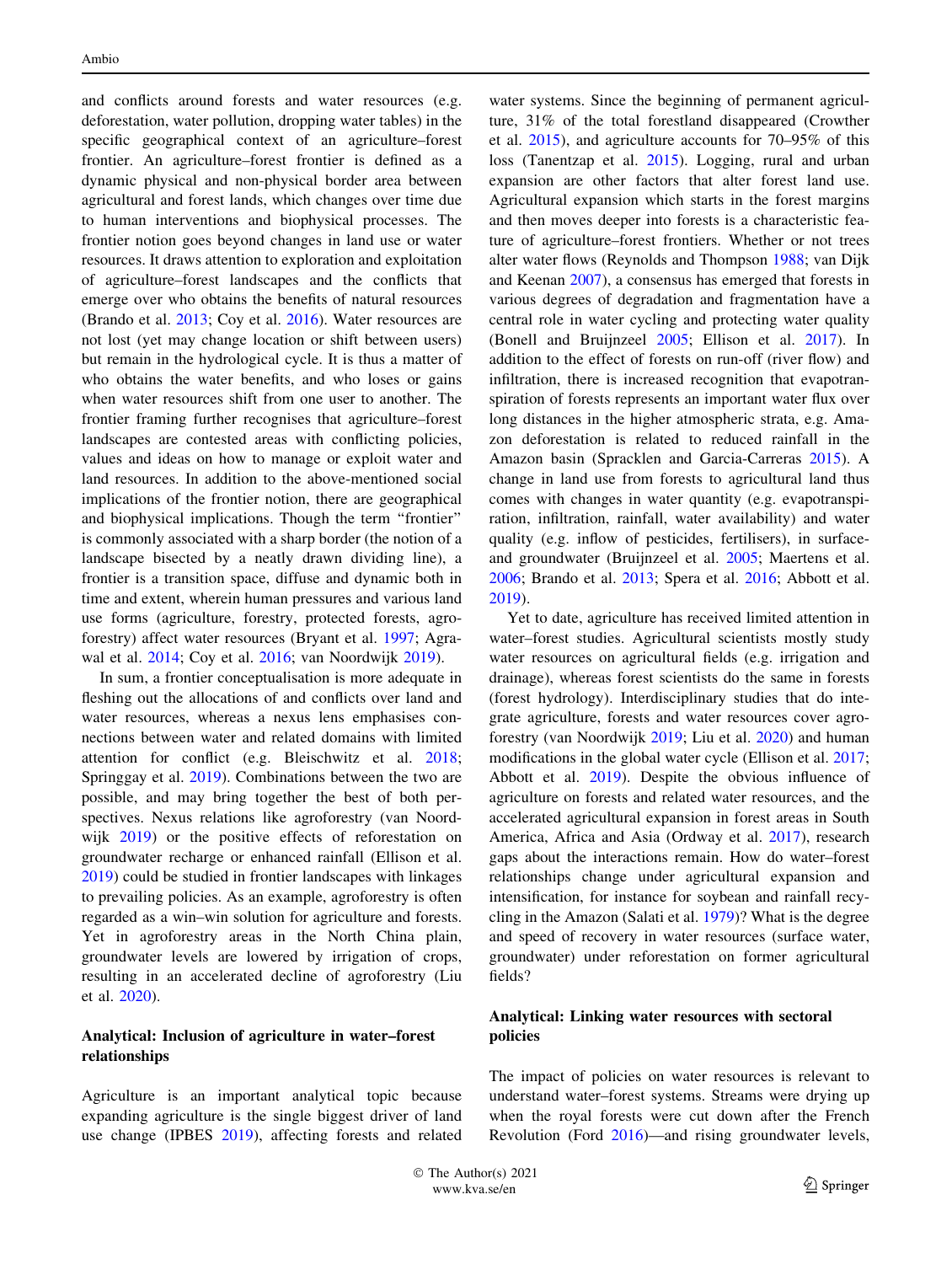stream formation and erosion are a result of contemporary deforestation for soy in central Argentina (Contreras et al. [2012\)](#page-8-0). It is undisputed that formal and informal policies for land use (e.g. conservation, deforestation, afforestation) have an influence on forest cover, agricultural land use and hence on water resources. Studies furthermore show that agricultural and forestry policies are often incoherent and conflicting (Huttunen [2015](#page-8-0); Tanentzap et al. [2015\)](#page-9-0).

Policy influence is manifested in a process, stretching from policy formulation and approval, towards instruments to implement policies (e.g. concessions, licences, altering tenure rights) with effects on land use change (including conservation) and water resources. The pathway that links policies with water resources is not always direct or clearly visible (informal policies serving hidden agendas, inappropriate policy instruments, incoherent or conflicting policies for forest, agriculture and water, changed rainfall patterns, time lag, upstream interventions, or other human interference that influence water resources). Looking at how policies for forests, agriculture and water are implemented or not, or to a limited extent, can offer important insights into why water resources are changing under agricultural expansion, deforestation and reforestation. Recently, scholars have advocated for more integrated and coherent policies to sustain forests and water resources (Calder et al. [2007](#page-8-0); Ellison et al. [2017](#page-8-0); Creed and van Noordwijk [2018;](#page-8-0) Baulenas [2021\)](#page-8-0).

Impacts of policies on water resources are mostly studied under the headers of water policy, water governance or integrated water resources management (Pahl-Wostl [2015;](#page-9-0) Kochskämper et al. [2016](#page-9-0); Zwarteveen et al. [2017\)](#page-10-0). Yet, interdisciplinary studies on the connection between people's interventions (e.g. policies) and a changing state of water resources in forested landscapes remain a largely unexplored field of research with notable exceptions (e.g. Bonel and Bruijnzeel 2005; Brando et al. [2013](#page-8-0); Hasselquist et al. [2020](#page-8-0)). Research can address the ways and modes of governance through which policies are formulated, and the subsequent linkages between sectoral policies (e.g. for agriculture, forests, water supply) and policy impacts on water resources under conservation, deforestation, and reforestation regimes. Reforestation is becoming particularly relevant in a changing global policy context (see global commitments in footnote 1), where reforestation efforts are undertaken to restore forests and water systems. Assessing the impact of reforestation policies and projects on water resources is challenging. There is not one generic relationship of the kind of 'more trees are always better for water'; scientists disagree whether reforestation generally reduces stream flows (van Dijk and Keenan [2007\)](#page-9-0) or whether stream flow reductions cannot be linked to reforestation as water-intensive trees (e.g. Eucalyptus and Pinus) and short-term

monitoring produce distorted results (Cunningham et al. [2015](#page-8-0); Filoso et al. [2017](#page-8-0)).

# Empirical: Frontiers in the Global North and Global South

A focus on de- and reforestation in the Global North and Global South is the fourth and last element in the expanded interdisciplinary approach to research on water in agriculture–forest frontiers. The agriculture–forest frontier concept has been mostly applied to the exploration and exploitation of the last remaining primary forests (Bryant et al. [1997](#page-8-0)) and secondary forests (van Vliet et al. [2012](#page-10-0)). Frontier case studies tend to focus on the "Global South"<sup>3</sup> as major deforestation hotspots lie in the Amazon, Congo and Indonesia (Rösler [2001;](#page-9-0) Maertens et al. [2006;](#page-9-0) Brando et al. [2013](#page-8-0); Coy et al. [2016\)](#page-8-0). Yet the frontier notion also pertains to the Global North. Recent deforestation in Spain and Romania led to water quantity and water quality problems (Garcia-Chevesich et al. [2017](#page-8-0)), while in California and Australia conflicts about water–deforestation– agriculture remain unresolved (Charbonneau and Kondolf [1993](#page-8-0); Creed and van Noordwijk [2018](#page-8-0)). There is thus a research gap how water–forest relations change across northern and southern countries under the influence of agriculture and sectoral policies.

What is more, acknowledging the context wherein reforestation initiatives operate, the direction of a frontier may revert when priority is given to restoring forests and water resources over agricultural land use. These new frontier directions are diverse in their dynamics, locations and water issues. For instance, riparian forests of the river Rhine in Germany and France dried out due to straightening of the river. They were converted to agricultural land with less than 10% of the original riparian forest remaining (Deiller et al. [2001;](#page-8-0) Dister et al. [1990](#page-8-0)). Current efforts to restore the riparian forests along the Upper Rhine are constrained by the fact that large parts of the former forest areas have become hydrologically disconnected from the river–groundwater system. In Kenya, infrastructural developments and demands for fuelwood have desiccated the montane forests that are instrumental for water provisioning (they are also known as Kenyan water towers). In 2000–2010, deforestation of an estimated 50.000 hectares resulted in reduced river flows in the dry season, and increased wet season flows that eroded fertile soils. Efforts to restore forests and water resources are undermined by illegal deforestation activities. Moreover, the 10.000

 $3$  We acknowledge that the North–South distinction is overly simplistic (Therien [2010\)](#page-9-0). We nonetheless use it to make the larger point that a study on changing water resources in dynamic agriculture–forest landscapes is not only relevant for specific regions in the world.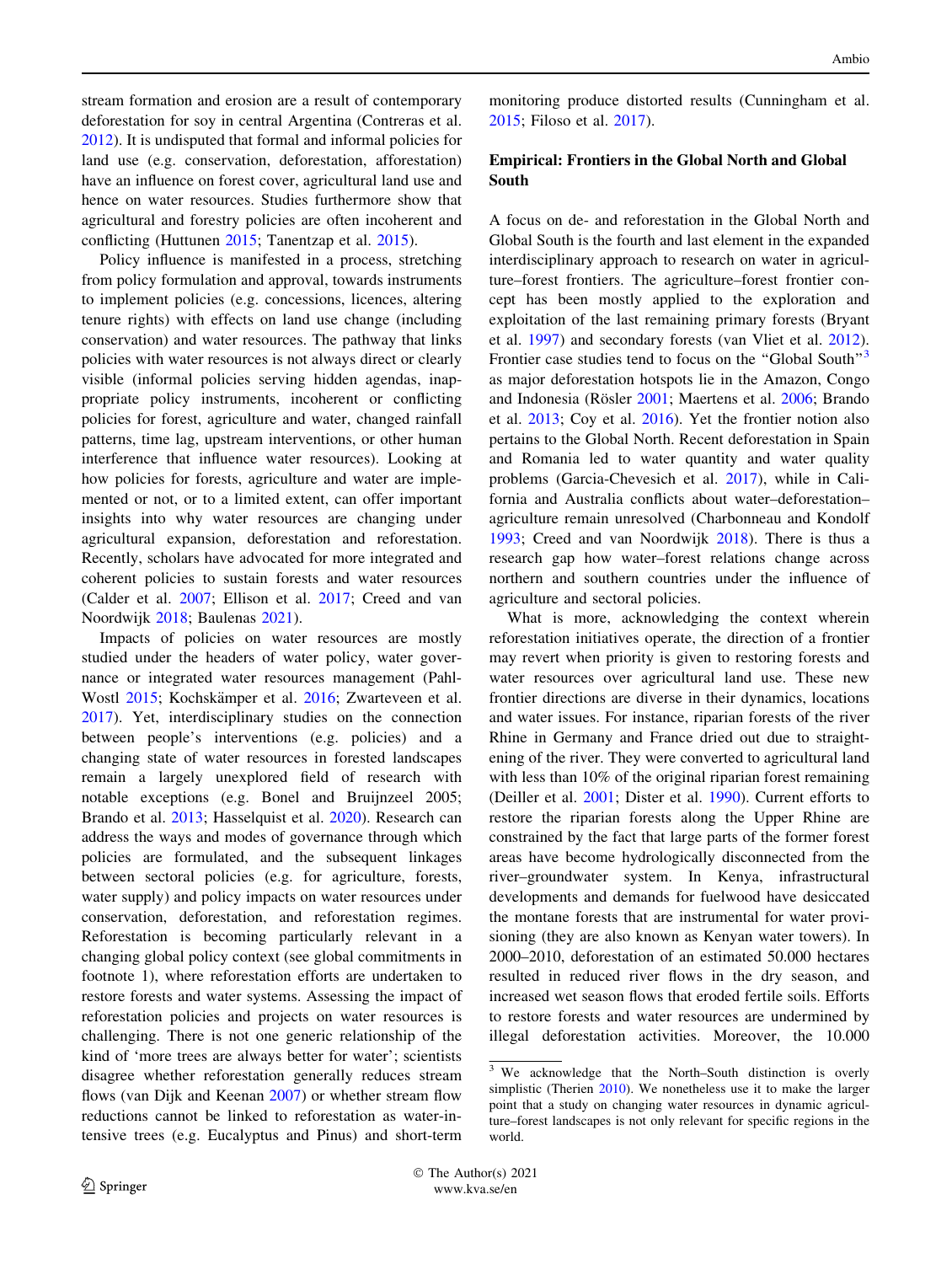<span id="page-4-0"></span>hectares of restored forest are considerable smaller than the deforested area (UNEP [2012\)](#page-9-0).

## PUTTING THE EXPANDED INTERDISCIPLINARY RESEARCH APPROACH INTO PRACTICE

Having outlined the main aspects of the expanded interdisciplinary research approach, what sort of research could it generate? Ideally, the four components—frontiers, agriculture, policy–water linkages, Global North and South are covered within one research project. However, studies may also address a single case. This section explores how the interdisciplinary research approach can be put into practice through a case study design, methods for hydrological and policy studies, options for interdisciplinary research, and working hypotheses.

#### Case study design and disciplinary methods

The variety in agriculture–forest landscapes and the various phases of exploration, exploitation and restoration in frontiers illustrate the importance of studying very different cases to understand the changing state of water resources in agriculture–forest frontiers. A most-different case research design—in which very different agriculture–forest frontiers are studied and compared (after Steinberg and VanDeveer [2012\)](#page-9-0)—enables a study into the phenomenon of interest the complex interplay of social and environmental factors that affects water resources in dynamic agriculture–forest frontiers. Cases share this phenomenon and differ with respect to the social-economic and biophysical contexts in different regions. Table 1 summarises criteria for case selection that inform such a most-different case research design. A comparison of empirical studies in different frontiers can lead to a typology of archetypal water–forest– policy interplays in different frontier contexts, wherein each archetype clusters (different) influential factors that have significantly influenced the water–forest interplay.

The typology of water–forest–policy interplays does not have to be created through one major most-different case study, but can be built up through a meta-study, where single case studies, and comparative studies within a northern or southern context, are aggregated (after: Stewart [2012](#page-9-0)).

For each case study, methods (highlighted in italics) must come from different scientific disciplines to unravel the complex interplay that influences changing water resources in agriculture–forest frontiers. Hydrological methods must quantify water flows, and determine how these are affected by land use changes in forest and agriculture. Field data on the different water fluxes must be obtained for different land covers (see Fig. [1](#page-5-0) for different water fluxes and typical land use changes in an agriculture– forest frontier). Field data can be obtained through existing monitoring sites or (new) field campaigns. The obtained data could be fed into a water accounting model that indicates how for different representative research sites (a, b, c in Fig. [1\)](#page-5-0) water flows (e.g. river flow, groundwater, infiltration, evapotranspiration, rainfall) are affected by sectoral withdrawals and land use change (Karimi et al. [2013](#page-9-0)). GIS data, satellite imagery and historical land use maps produce insights for trends in land use. The water accounting and land use data are input for a spatially distributed hydrological model that offers quantitative insights how water flows are affected by land use change in the agriculture–forest frontier.

Methods for policy studies have to focus on the conflicts over forest and water resources in an agriculture–forest frontier, the politics and political bargaining to formulate policies (Candel and Biesbroek [2016\)](#page-8-0) and the (non-) implementation of sectoral policies (water, forest, agriculture) across multiple levels (international, national, subnational, local) over time. A synergy conflict analysis entails a study of influential policy and planning documents. It reveals which policies and plans were influential in changing land use for the different land covers (a, b, c in Fig. [1](#page-5-0)), what were the major policy conflicts, and to what

Table 1 Criteria for selecting most different agriculture–forest frontiers

| Different criteria                                                                                     | Similar dynamics                                                                                                                                                                       |
|--------------------------------------------------------------------------------------------------------|----------------------------------------------------------------------------------------------------------------------------------------------------------------------------------------|
| Climate zones (e.g. boreal, temperate, sub-tropical,<br>tropical)                                      | In the past decades, large land conversions took place from forest to agriculture                                                                                                      |
| Landscape types where forests and agriculture occur (e.g.<br>plains, valleys, low to medium mountains) | Hydrological situations have been altered by land cover changes at different points<br>in history, resulting in water problems for different water users, including the<br>environment |
| Socio-economics (e.g. countries in different continents)                                               | Presence of policies for agriculture, forest, water                                                                                                                                    |
| Political economy (e.g. free-market economies, command<br>economies, mixed economies)                  | Efforts are, or have been, undertaken to regenerate forest and water resources                                                                                                         |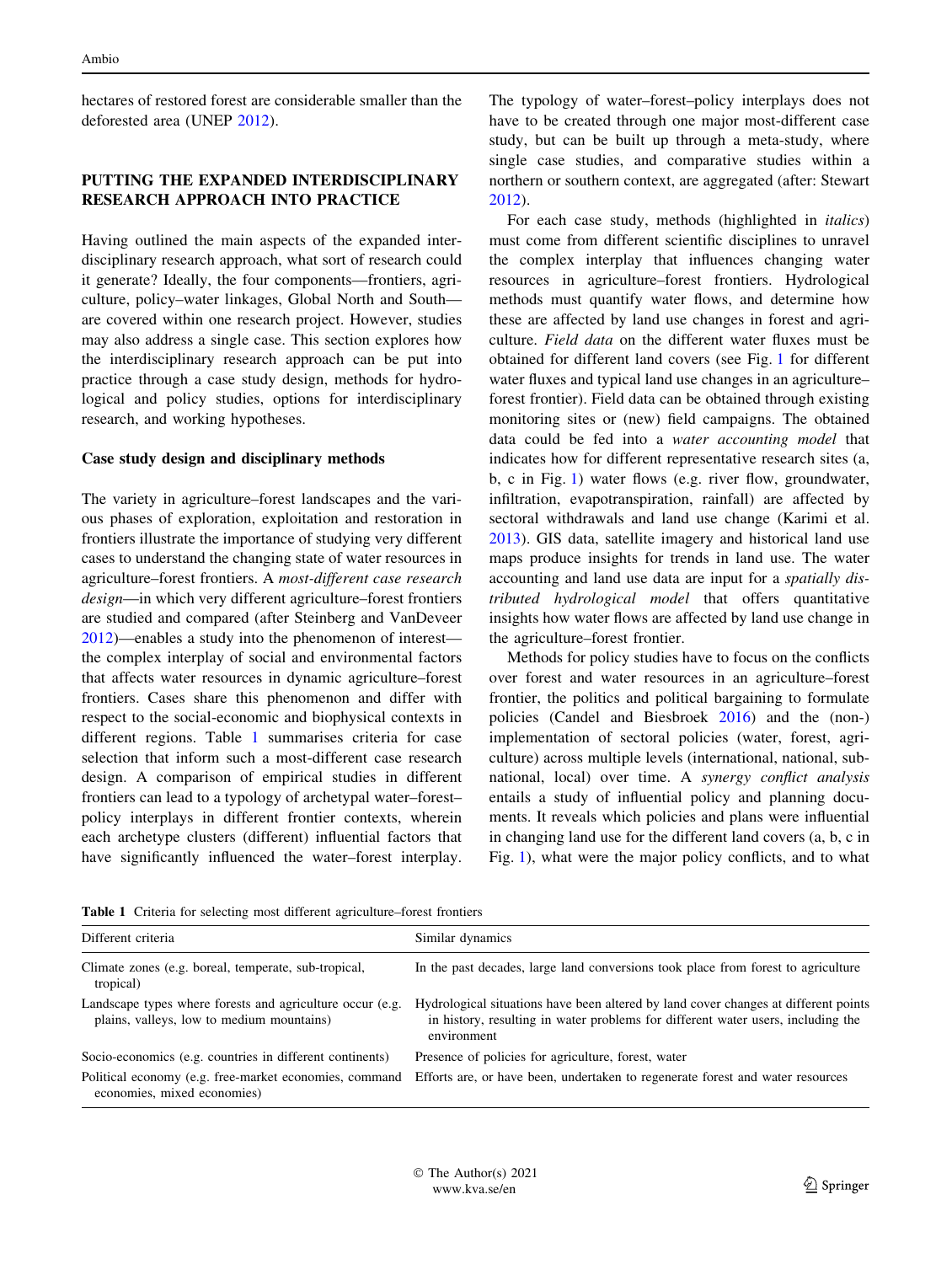<span id="page-5-0"></span>

Fig. 1 Conceptualisation of large-scale changes in hydrology and land use in an agriculture–forest frontier, shown are a more natural (left) and a modified situation (right). Water fluxes (1–7): 1. Precipitation, 2. Evapotranspiration, 3. Infiltration, 4. Overland flow, 5. Groundwater flow, 6. Stream flow, 7. Groundwater pumping. Right figure shows zones for representative research sites in remaining forest (a), newly planted forest (b), agricultural land (c)

extent policies were coherent across sectors in achieving objectives of national governments. A policy coherence study could explore the consistency across policy objectives, instruments and implementation (Nilsson et al. [2012\)](#page-9-0) for water, forest, and agricultural policies in the frontier under study.

#### Two possibilities for interdisciplinary research

The proposed methods have at this point covered water resources and the politics and policies for water, forest and agriculture. The interdisciplinary linkages between water resources and sectoral policies must be made in shared case studies, and this can be done in different ways. Two options are explored in the remainder of this section.

The first option is to establish these linkages ex post. Although this may be the more common practice, it is relatively weak in interdisciplinary integration as it happens at the end of a research project. For instance, policy implementation could be studied for areas where hydrological data are available, water accounts can be created, and impacts of policy priorities on water resources can be assessed over time (Calder [2007;](#page-8-0) Hasselquist et al. [2020](#page-8-0)). A challenge for empirical analysis of hydrological change is monitoring, because the often too short monitoring period undermines the statistical proof of cause–effect relations in paired watershed studies. An alternative approach is to combine remote sensing with geographical information systems. Such interdisciplinary research generates insights into which policies have been influential in changing land and water resources over time in a particular agriculture–forest frontier. Or, when field data remain an issue, spatial–hydrological models could be used to run policy scenarios which explore implications of (proposed and alternative) policies for water and land use in an agriculture–forest frontier.

The second option is the use—ex ante—of an interdisciplinary analytical framework. Interdisciplinary integration is strong as it is built into a research project from the beginning. We propose such an interdisciplinary framework around the notion of a pendular move, a back-andforward swing over time. The pendulum notion has been applied in hydrology—how a river basin moves between phases of agricultural expansion and ecosystem restoration (Kandasamy et al. [2014\)](#page-9-0)—and in policy sciences—investigating movements between styles of policy making like neoliberalism and social-oriented capitalism (Wallace [2000](#page-10-0)). A pendular move describes the dynamic nature of forest–agriculture frontiers where changes in policies and land use swing back and forth spatially and temporally, among people and environment. It thus goes further than a forest transitions concept (Mather [1992;](#page-9-0) Meyfroidt and Lambin [2011](#page-9-0)) that mostly looks at increases in forest land, without distinguishing between natural forests and forest plantations, nor the underlying improved ecosystem services such as water (Zhai et al. [2017\)](#page-10-0).

The Pendulum framework is anchored in agriculture– forest frontier literature, specifically in studies that cover dynamic boundaries of agriculture–forest frontiers (Bryant et al. [1997](#page-8-0); Agrawal et al. [2014;](#page-7-0) Coy et al. [2016](#page-8-0)); interventions of people to change and revert land use (Rudel et al. [2005;](#page-9-0) Torres-Salinas et al. [2016](#page-9-0)); linkages between water resources and land use (Bruijnzeel et al. [2005](#page-8-0); van Dijk and Keenan [2007](#page-9-0); Spera et al. [2016](#page-9-0); Ellison et al. [2017\)](#page-8-0); and changes in frontier water and land use in relation to inequality and biodiversity (Bryant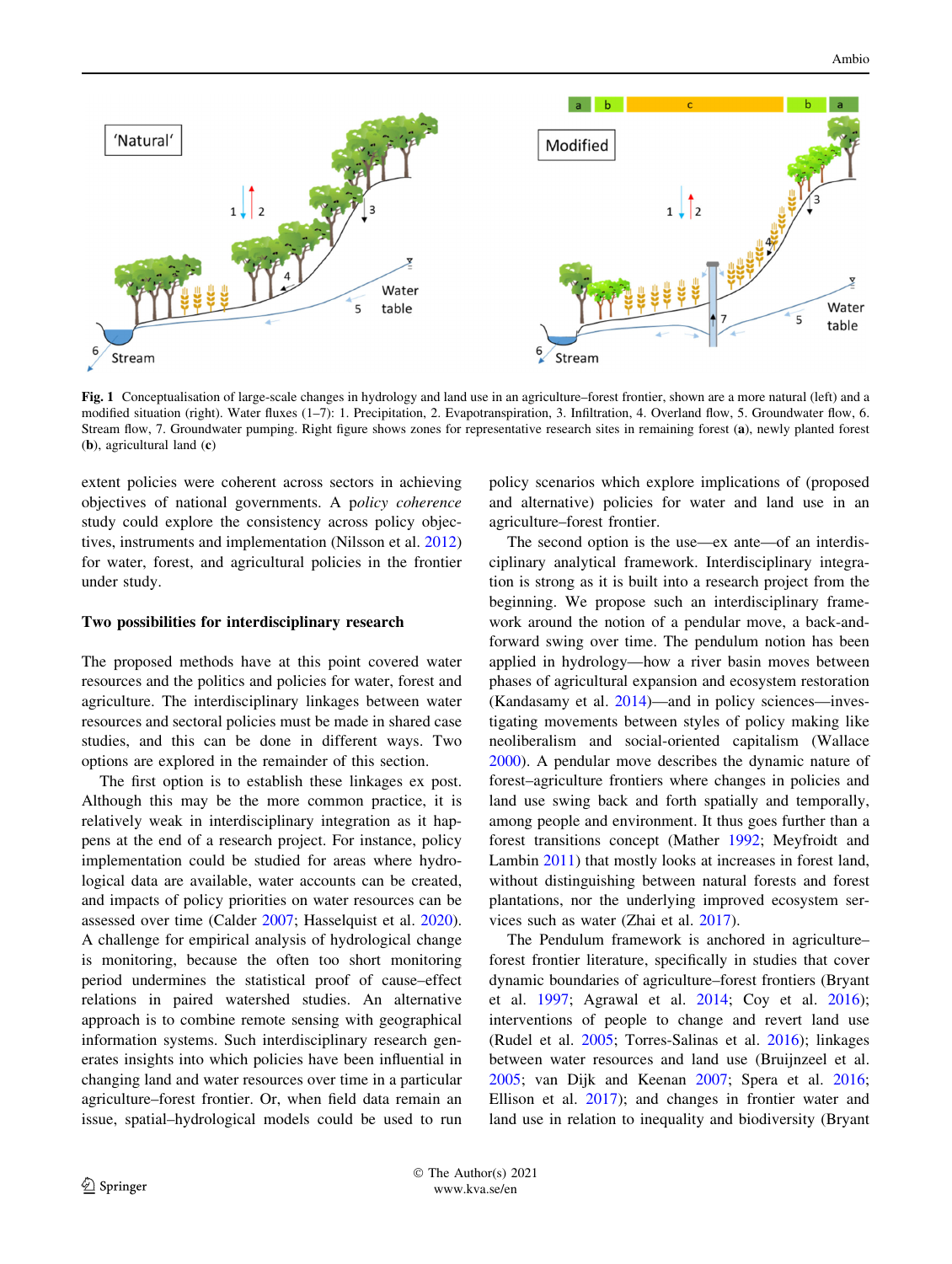# **Interventions** (policies, projects, initiatives)

Fig. 2 Pendulum framework to study pendular moves in actor's interventions and land and water resources in the agriculture–forest frontier

et al. [1997](#page-8-0); Rösler [2001;](#page-9-0) Delang [2002;](#page-8-0) Andersson et al. [2013;](#page-8-0) Brando et al. [2013\)](#page-8-0). The Pendulum framework (Fig. 2) enables an interdisciplinary analysis into actors' interventions and changing water resources in agriculture– forest frontiers, with interventions (e.g. policies, projects to implement policies) and the frontier moving over time like a pendulum with different outcomes for people and environment.

The Pendulum framework needs to be applied in case studies, to gain a better understanding of the dynamic and complex interplay of actor's interventions and land and water resources. Pendulum analyses could cover a backand-forth movement between different phases of exploration–exploitation–restoration (1–4 in Fig. 2). The analysis links natural resources with policies as quantitative hydrological analyses (how land/water use changed) are combined with qualitative narratives that describe driving factors (e.g. policies, politics and social struggles), their interplay and outcomes. It typically may take decades before a pattern of land use change over time can be discerned. Studies should therefore cover past developments, include long time series of data (water resources, land use, policies), and should have (access to) a long-lasting and continuous monitoring component (preferably 5–15 years, if not longer).

In sum, Pendulum analyses discuss linkages between sectors (e.g. water, forest, agriculture) and across scales that find expression in conflicts over policy formulation and implementation; the policy influence on interventions to restore land and water resources; and the extent to which actor interventions and their implementation across levels are observable in water resources and land use. While interventions in agricultural expansion and reforestation will be key factors determining how the pendulum swing steers changes in land use and different types of water resources (ranging from surface water to groundwater and precipitation recycling), other driving factors like rural– urban expansion, mining and logging can also play important roles. Although linkages between policies, implementation, land use change and water resources are difficult to discern, empirical policy studies for the Brazilian Soy Moratorium (Nepstad et al. [2019\)](#page-9-0) and European Water Framework Directive (Giakoumis and Voulvoulis [2018;](#page-8-0) Hasselquist et al. [2020\)](#page-8-0) show that this can be done.

#### Working hypotheses

The expanded interdisciplinary research approach broadens the water–forest research field as it supports research in an agriculture–forest frontier conceptualisation that links sectoral policies to water resources in a spatial–temporal context. The approach can be used to test working hypothesis that are relevant in different academic and policy debates (shown in Table [2\)](#page-7-0).

#### CONCLUDING THOUGHTS

Water–forest linkages represent a longstanding research field that is receiving renewed attention in academia and policy (e.g. Ellison et al. [2017;](#page-8-0) Creed and van Noordwijk [2018](#page-8-0); UNECE/FAO [2018](#page-9-0); Springgay et al. [2019](#page-9-0); Baulenas [2021](#page-8-0)). Whereas the interdisciplinary research field has made tremendous advancements on how water resources are biophysically linked to forests (e.g. Bonell and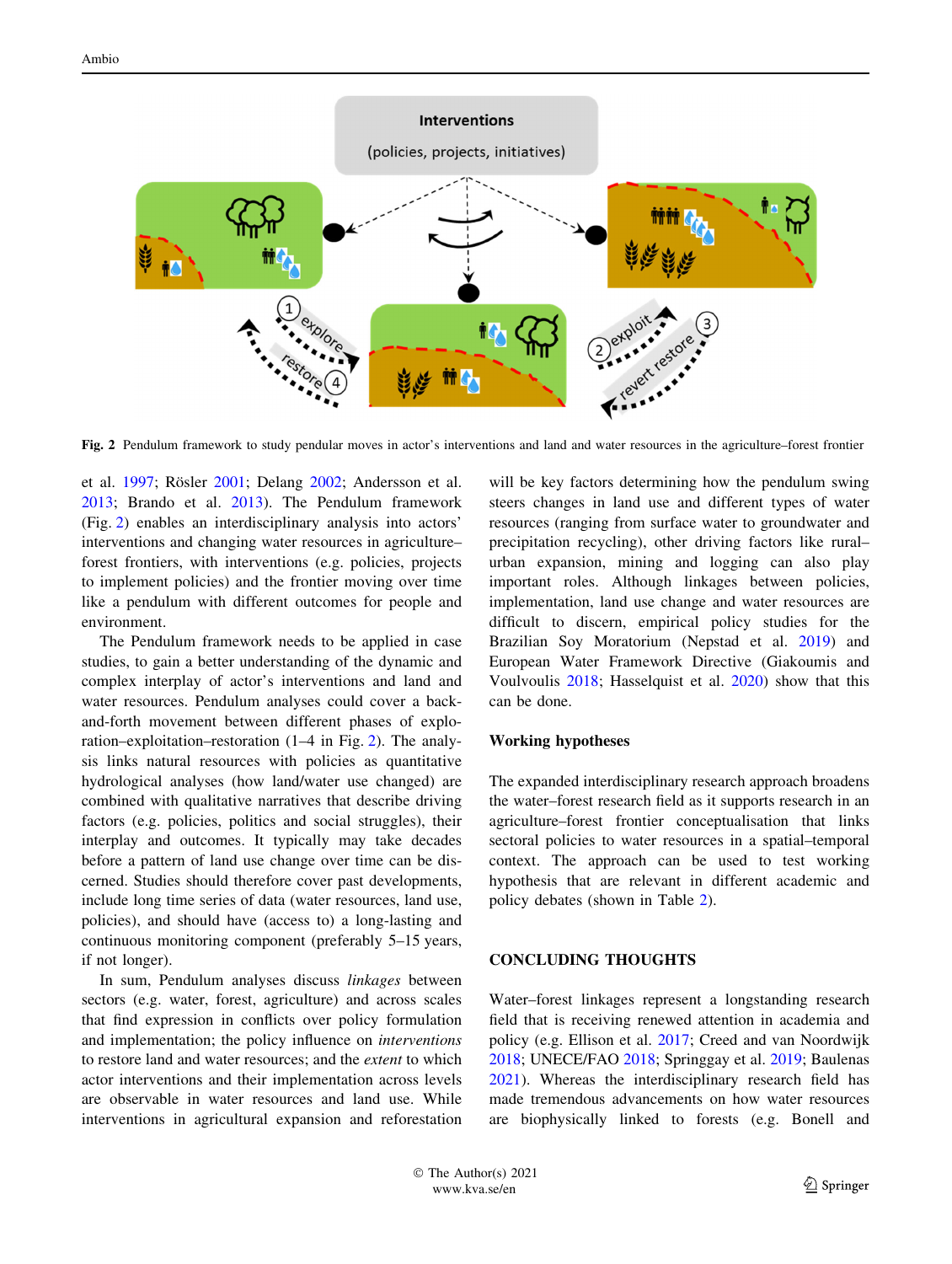<span id="page-7-0"></span>Table 2 Working hypotheses fitting the expanded interdisciplinary research approach, to be tested in empirical studies

|   | No Working hypothesis                                                                                                                                                         | Science and policy debate                                                                                                                       |
|---|-------------------------------------------------------------------------------------------------------------------------------------------------------------------------------|-------------------------------------------------------------------------------------------------------------------------------------------------|
|   | Reversing land cover changes along the frontier is severely<br>constrained due to substantial changes in hydrology                                                            | Hydrological regime shifts in the Anthropocene and the contribution<br>of human alterations (e.g. Gordon et al. 2008; Rockström et al.<br>2014) |
| 2 | In the agriculture–forest frontier, there is little policy coherence<br>across local-national-international levels for the policy sectors of<br>water, forest and agriculture | Calls for policy coherence and empirical analyses of it in northern<br>and southern contexts (e.g. Hogl et al. 2016; Ellison et al. 2017)       |
| 3 | When studying agriculture–forest frontiers over time, a back-and-<br>forth move can be observed in water resources, land use and<br>policies                                  | Integrated analyses how water resources are affected in frontiers<br>(e.g. Brando et al. 2013)                                                  |
|   |                                                                                                                                                                               | Pendular frameworks across hydrological and policy sciences<br>(Wallace 2000; Kandasamy et al. 2014)                                            |

Bruijnzeel [2005;](#page-8-0) van Dijk and Keenan [2007](#page-9-0); Amatya et al. [2016;](#page-8-0) van Noordwijk and Ellison [2019](#page-9-0)), major interdisciplinary research gaps remain regarding the complex interplay of factors that lie beyond the boundaries of biophysical inquiries, and which influence forests and water resources dynamically over time. This paper has laid the foundations for an expanded interdisciplinary research approach where agriculture and forest influences on water resources are jointly studied, with research that adopts a frontier perspective (conceptual), includes agriculture (analytical) and links water resources with sectoral policies (analytical), across agriculture–forest frontiers in northern and southern countries (empirical). Furthermore, the type of research to be conducted under this novel approach has been unveiled with a most-different case study research design, possibilities for single case studies and interdisciplinary research, the Pendulum analytical framework, and relevant working hypotheses.

But has this sort of interdisciplinary research not been adopted already? Unfortunately, not on a large scale. Despite increased attention for forest restoration potential at a global scale (e.g. Bastin et al. [2019](#page-8-0)), or hydrological processes in dynamic forest–agricultural landscapes in South America (e.g. Jones et al. [2017\)](#page-9-0), the impact of policies on land use and water resources have been hardly covered. An expanded research approach is thus relevant and timely as it sketches the contours of an interdisciplinary water–forest research field that produces insights into the driving forces, human interventions, and outcomes for water resources and people in agriculture–forest frontiers. Such enhanced empirical insights have immediate practical use in policy and planning discussions as they indicate how water concerns can be integrated in crosssectoral policies, policy instruments and land use strategies in dynamic, contested agriculture–forest frontiers around the world.

Acknowledgements Regretfully, our dear colleague Mehmood (Muhammad Mehmood-Ul-Hassan) passed away during the last editing round of this paper. He genuinely supported the interdisciplinary research agenda for forest and water research, being an early expert of water issues in forest and agricultural policies. We miss him dearly. Previous versions of the manuscript benefited from valuable feedback of Prof. Kerstin Stahl (University of Freiburg), Prof. Hartmut Fünfgeld (University of Freiburg), Prof. Claudia Bieling (University of Hohenheim), Nik Geiler (regioWASSER), Pieter van Midwoud (Ecosia), Elaine Springgay (FAO) and Prof. Pieter van der Zaag (IHE Delft). We are grateful to the handling Editor and the feedback of four anonymous reviewers. Their comments enabled us to substantially improve the argumentative flow of the paper and each aspect of the expanded interdisciplinary research approach. This research was supported by the Ministerium für Wissenschaft, Forschung und Kunst Baden-Württemberg (Az. 33-7533.-25-11/31).

Open Access This article is licensed under a Creative Commons Attribution 4.0 International License, which permits use, sharing, adaptation, distribution and reproduction in any medium or format, as long as you give appropriate credit to the original author(s) and the source, provide a link to the Creative Commons licence, and indicate if changes were made. The images or other third party material in this article are included in the article's Creative Commons licence, unless indicated otherwise in a credit line to the material. If material is not included in the article's Creative Commons licence and your intended use is not permitted by statutory regulation or exceeds the permitted use, you will need to obtain permission directly from the copyright holder. To view a copy of this licence, visit [http://creativecommons.](http://creativecommons.org/licenses/by/4.0/) [org/licenses/by/4.0/.](http://creativecommons.org/licenses/by/4.0/)

#### **REFERENCES**

- Abbott, B., K. Bishop, J. Zarnetske, C. Minaudo, F. Chapin, S. Krause, D. Hannah, L. Conner, et al. 2019. Human domination of the global water cycle absent from depictions and perceptions. Nature Geoscience 12: 533–540. [https://doi.org/10.1038/s41561-](https://doi.org/10.1038/s41561-019-0374-y) [019-0374-y.](https://doi.org/10.1038/s41561-019-0374-y)
- Agrawal, A., E. Wollenberg, and L. Persha. 2014. Governing agriculture-forest landscapes to achieve climate change mitigation. Global Environmental Change 29: 270–280. [https://doi.org/](https://doi.org/10.1016/j.gloenvcha.2014.10.001) [10.1016/j.gloenvcha.2014.10.001.](https://doi.org/10.1016/j.gloenvcha.2014.10.001)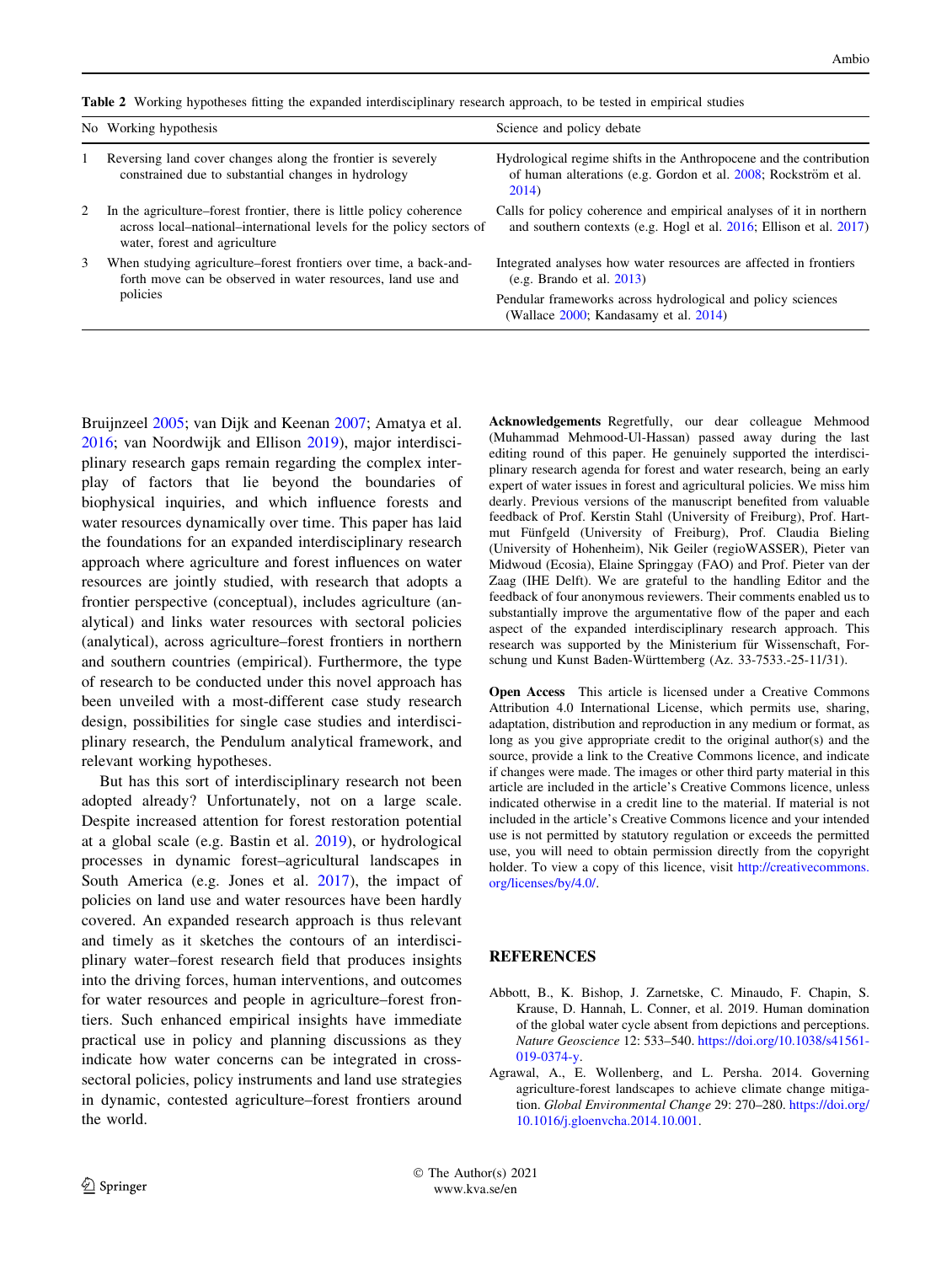- <span id="page-8-0"></span>Amatya, D.M., T. Williams, L. Bren, and C. De Jong. 2016. Forest Hydrology: Processes, Management and Assessment. Oxfordshire: CABI.
- Andersson, J.A., D. de Garine-Wichatitsky, V. Dzingirai. Cumming, and K. Giller, eds. 2013. Transfrontier conservation areas: People living on the edge. London: Routledge.
- Bastin, J.-F., Y. Finegold, C. Garcia, D. Mollicone, M. Rezende, D. Routh, C.M. Zohner, and T.W. Crowther. 2019. The global tree restoration potential. Science 365: 76. [https://doi.org/10.1126/](https://doi.org/10.1126/science.aax0848) [science.aax0848.](https://doi.org/10.1126/science.aax0848)
- Baulenas, E. 2021. She's a Rainbow: Forest and water policy and management integration in Germany Spain and Sweden. Land Use Policy. [https://doi.org/10.1016/j.landusepol.2020.105182.](https://doi.org/10.1016/j.landusepol.2020.105182)
- Birkinshaw, S.J., J.C. Bathurst, and M. Robinson. 2014. 45 years of non-stationary hydrology over a forest plantation growth cycle, Coalburn catchment, Northern England. Journal of Hydrology 519: 559–573. <https://doi.org/10.1016/j.jhydrol.2014.07.050>.
- Bleischwitz, R., C. Spataru, S.D. VanDeveer, M. Obersteiner, E. van der Voet, C. Johnson, P. Andrews-Speed, T. Boersma, et al. 2018. Resource nexus perspectives towards the United Nations Sustainable Development Goals. Nature Sustainability 1: 737–743. [https://doi.org/10.1038/s41893-018-0173-2.](https://doi.org/10.1038/s41893-018-0173-2)
- Bonell, M., and L. Bruijnzeel, eds. 2005. Forests, water and people in the humid tropics: Past, present and future hydrological research for integrated land and water management. Cambridge: Cambridge University Press.
- Brando, P.M., M.T. Coe, R. DeFries, and A.A. Azevedo. 2013. Ecology, economy and management of an agroindustrial frontier landscape in the southeast Amazon. Philosophical transactions of the Royal Society of London 368: 20120152. [https://doi.org/](https://doi.org/10.1098/rstb.2012.0152) [10.1098/rstb.2012.0152.](https://doi.org/10.1098/rstb.2012.0152)
- Bruijnzeel, L., M. Bonell, D.A. Gilmour, and D. Lamb. 2005. Forests, water and people in the humid tropics: An emerging view. In Forests, water and people in the humid tropics: Past, present and future hydrological research for integrated land and water management, ed. M. Bonell and L. Bruijnzeel, 906–925. Cambridge: Cambridge University Press.
- Bryant, D., D. Nielsen, and L. Tangley. 1997. The Last Frontier Forests: Ecosystems and economies on the edge. Washington, DC: World Resources Institute.
- Calder, I. 2007. Forests and water—ensuring forest benefits outweigh water costs. Forest Ecology and Management 251: 110–120. [https://doi.org/10.1016/j.foreco.2007.06.015.](https://doi.org/10.1016/j.foreco.2007.06.015)
- Calder, I., T. Hofer, S. Vermont, and P. Warren. 2007. Towards a new understanding of forests and water. Unasylva 229: 3–10.
- Candel, J.L., and R. Biesbroek. 2016. Toward a processual understanding of policy integration. Policy Sciences 49: 211–231. <https://doi.org/10.1007/s11077-016-9248-y>.
- Charbonneau, R., and G.M. Kondolf. 1993. Land use change in California, USA: Nonpoint source water quality impacts. Environmental Management 17: 453–460. [https://doi.org/10.](https://doi.org/10.1007/BF02394661) [1007/BF02394661.](https://doi.org/10.1007/BF02394661)
- Contreras, S., C.S. Santoni, and E.G. Jobbágy. 2012. Abrupt watercourse formation in a semiarid sedimentary landscape of central Argentina: The roles of forest clearing, rainfall variability and seismic activity. Ecohydrology. [https://doi.org/10.1002/eco.](https://doi.org/10.1002/eco.1302) [1302.](https://doi.org/10.1002/eco.1302)
- Coy, M., M. Klingler, and G. Kohlhepp. 2016. From frontier to postfrontier: Pioneer regions in Brazil in the temporal-spatial and socio-ecological transformation process. In Die Welt verstehen eine geographische Herausforderung: Eine Festschrift der Geographie Innsbruck für Axel Borsdorf, ed. J. Aistleitner, 325–376. Innsbruck: Geographie Innsbruck Selbstverlag (in German, English summary).
- Creed, I.F., and M. van Noordwijk, eds. 2018. Forest and Water on a Changing Planet: Vulnerability, Adaptation and Governance

Opportunities. A Global Assessment Report. Vienna: International Union of Forest Research Organizations (IUFRO)

- Crowther, T.W., H.B. Glick, K.R. Covey, C. Bettigole, D.S. Maynard, S.M. Thomas, J.R. Smith, G. Hintler, et al. 2015. Mapping tree density at a global scale. Nature 525: 201–205. [https://doi.org/](https://doi.org/10.1038/nature14967) [10.1038/nature14967](https://doi.org/10.1038/nature14967).
- Cunningham, S.C., R. Mac Nally, P.J. Baker, T.R. Cavagnaro, J. Beringer, J.R. Thomson, and R.M. Thompson. 2015. Balancing the environmental benefits of reforestation in agricultural regions. Perspectives in Plant Ecology, Evolution and Systematics 17: 301–317. [https://doi.org/10.1016/j.ppees.2015.06.001.](https://doi.org/10.1016/j.ppees.2015.06.001)
- de Graaf, I.E.M., T. Gleeson, L.P.H. van Beek, E.H. Sutanudjaja, and M.F.P. Bierkens. 2019. Environmental flow limits to global groundwater pumping. Nature 574: 90–94. [https://doi.org/10.](https://doi.org/10.1038/s41586-019-1594-4) [1038/s41586-019-1594-4](https://doi.org/10.1038/s41586-019-1594-4).
- Deiller, A., J. Walter, and M. Tremolières. 2001. Effects of flood interruption on species richness, diversity and floristic composition of woody regeneration in the Upper Rhine alluvial hardwood forest. Regulated Rivers: Research and Management 17: 393–405. [https://doi.org/10.1002/rrr.64.](https://doi.org/10.1002/rrr.64)
- Delang, C.O. 2002. Deforestation in Northern Thailand: The result of hmong farming practices or thai development strategies? Society & Natural Resources 15: 483–501. [https://doi.org/10.1080/](https://doi.org/10.1080/08941920290069137) [08941920290069137](https://doi.org/10.1080/08941920290069137).
- Dister, E., D. Gomer, P. Obrdlik, P. Petermann, and E. Schneider. 1990. Water management and ecological perspectives of the upper Rhine's floodplains. Regulated Rivers 5: 1-15. [https://doi.](https://doi.org/10.1002/rrr.3450050102) [org/10.1002/rrr.3450050102.](https://doi.org/10.1002/rrr.3450050102)
- Ellison, D., C.E. Morris, B. Locatelli, D. Sheil, J. Cohen, D. Murdiyarso, V. Gutierrez, M. van Noordwijk, et al. 2017. Trees, forests and water: Cool insights for a hot world. Global Environmental Change 43: 51–61. [https://doi.org/10.1016/j.](https://doi.org/10.1016/j.gloenvcha.2017.01.002) [gloenvcha.2017.01.002.](https://doi.org/10.1016/j.gloenvcha.2017.01.002)
- Ellison, D., L. Wang-Erlandsson, R. van der Ent, and M. van Noordwijk. 2019. Upwind Forests: managing moisture recycling for nature-based resilience. Unasylva 70: 12.
- Filoso, S., M. Bezerra, K. Weiss, and M. Palmer. 2017. Impacts of forest restoration on water yield: A systematic review. PLoS ONE 12: e0183210. [https://doi.org/10.1371/journal.pone.](https://doi.org/10.1371/journal.pone.0183210) [0183210.](https://doi.org/10.1371/journal.pone.0183210)
- Ford, C. 2016. Natural Interests: The contest over environment in modern France. Cambridge, MA.: Harvard University Press.
- Garcia-Chevesich, P.A., D.G. Neary, D.F. Scott, R.G. Benyon, and T. Reyna, eds. 2017. Forest management and the impact on water resources: a review of 13 countries. Paris: UNESCO
- Giakoumis, T., and N. Voulvoulis. 2018. The transition of EU water policy towards the water framework directive's integrated river basin management paradigm. Environmental Management 62: 819–831. <https://doi.org/10.1007/s00267-018-1080-z>.
- Gordon, L.J., G. Peterson, and E. Bennet. 2008. Agricultural modifications of hydrological flows create ecological surprises. Trends in Ecology & Evolution 23: 211–219. [https://doi.org/10.](https://doi.org/10.1016/j.tree.2007.11.011) [1016/j.tree.2007.11.011](https://doi.org/10.1016/j.tree.2007.11.011).
- Hasselquist, E.M., I. Mancheva, K. Eckerberg, and H. Laudon. 2020. Policy change implications for forest water protection in Sweden over the last 50 years. Ambio 49: 1341–1351. [https://doi.org/10.](https://doi.org/10.1007/s13280-019-01274-y) [1007/s13280-019-01274-y.](https://doi.org/10.1007/s13280-019-01274-y)
- Hogl, K., D. Kleinschmit, and J. Rayner. 2016. Achieving policy integration across fragmented policy domains: Forests, agriculture, climate and energy. Environment and Planning C 34: 399–414. [https://doi.org/10.1177/0263774X16644815.](https://doi.org/10.1177/0263774X16644815)
- Huttunen, S. 2015. Farming practices and experienced policy coherence in agri-environmental policies: The case of land clearing in Finland. Journal of Environmental Policy & Planning 17: 573–592. <https://doi.org/10.1080/1523908X.2014.1003348>.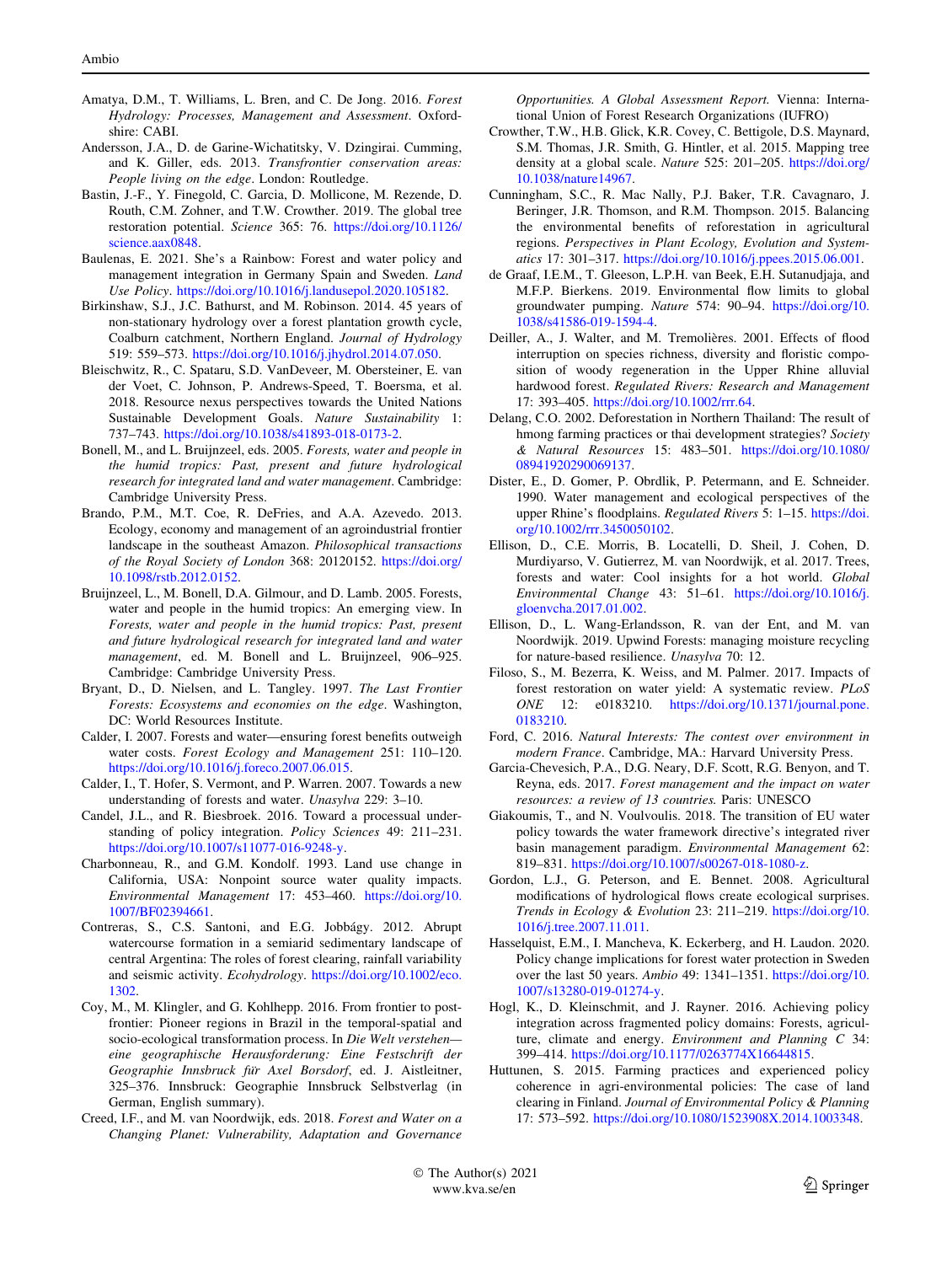- <span id="page-9-0"></span>IPBES. 2019. Summary for policymakers of the global assessment report on biodiversity and ecosystem services of the Intergovernmental Science-Policy Platform on Biodiversity and Ecosystem Services. Bonn: IPBES secretariat
- Jones, J., A. Almeida, F. Cisneros, A. Iroumé, E. Jobbágy, A. Lara, W.D.P. Lima, C. Little, et al. 2017. Forests and water in South America. Hydrological Processes 31: 972–980. [https://doi.org/](https://doi.org/10.1002/hyp.11035) [10.1002/hyp.11035.](https://doi.org/10.1002/hyp.11035)
- Kandasamy, J., D. Sounthararajah, P. Sivabalan, A. Chanan, S. Vigneswaran, and M. Sivapalan. 2014. Socio-hydrologic drivers of the pendulum swing between agricultural development and environmental health: A case study from Murrumbidgee River basin, Australia. Hydrology and Earth System Sciences 18: 1027–1041. [https://doi.org/10.5194/hess-18-1027-2014.](https://doi.org/10.5194/hess-18-1027-2014)
- Karimi, P., W.G.M. Bastiaanssen, and D. Molden. 2013. Water Accounting Plus  $(WA+)$ - a water accounting procedure for complex river basins based on satellite measurements. Hydrology and Earth System Sciences 17: 2459–2472. [https://doi.org/](https://doi.org/10.5194/hess-17-2459-2013) [10.5194/hess-17-2459-2013](https://doi.org/10.5194/hess-17-2459-2013).
- Kochskämper, E., E. Challies, J. Newig, and N.W. Jager. 2016. Participation for effective environmental governance? Evidence from Water Framework Directive implementation in Germany, Spain and the United Kingdom. Journal of Environmental Management 16: 737–748. [https://doi.org/10.1016/j.jenvman.](https://doi.org/10.1016/j.jenvman.2016.08.007) [2016.08.007](https://doi.org/10.1016/j.jenvman.2016.08.007).
- Liu, Z., G. Jia, and X. Yu. 2020. Variation of water uptake in degradation agroforestry shelterbelts on the North China Plain. Agriculture, Ecosystems & Environment 287: 106697. [https://](https://doi.org/10.1016/j.agee.2019.106697) [doi.org/10.1016/j.agee.2019.106697](https://doi.org/10.1016/j.agee.2019.106697).
- Maertens, M., M. Zeller, and R. Birner. 2006. Sustainable agricultural intensification in forest frontier areas. Agricultural Economics 34: 197–206. <https://doi.org/10.1111/j.1574-0864.2006.00118.x>.
- Mai, H. 1975. On the interrelationships of forest and water. Schriften des Naturwissenschaftlichen Vereins für Schleswig-Holstein 45 (in German).
- Marsh, G.P. 1907. Man and nature: Or physical geography as modified by human action. New York: Charles Scribner's Sons. Mather, A.S. 1992. The forest transition. Area 24: 367–379.
- Mather, A.S., and J. Fairbairn. 2000. From floods to reforestation: The forest transition in Switzerland. Environment and History 6:
- 399–421. <https://doi.org/10.3197/096734000129342352>. Meyfroidt, P., and E.F. Lambin. 2011. Global forest transition: Prospects for an end to deforestation. Annual Review of
- Environment and Resources 36: 343–371. [https://doi.org/10.](https://doi.org/10.1146/annurev-environ-090710-143732) [1146/annurev-environ-090710-143732.](https://doi.org/10.1146/annurev-environ-090710-143732)
- Nepstad, L.S., J.S. Gerber, J.D. Hill, L.C.P. Dias, M.H. Costa, and P.C. West. 2019. Pathways for recent Cerrado soybean expansion: Extending the soy moratorium and implementing integrated crop livestock systems with soybeans. Environmental Research Letters 14: 044029. [https://doi.org/10.1088/1748-9326/](https://doi.org/10.1088/1748-9326/aafb85) [aafb85](https://doi.org/10.1088/1748-9326/aafb85).
- Nilsson, M., T. Zamparutti, J. Petersen, B. Nykvist, P. Rudberg, and J. McGuinn. 2012. Understanding policy coherence: Analytical framework and examples of sector-environment policy interactions in the EU. Environmental Policy and Governance 22: 395–423. [https://doi.org/10.1002/eet.1589.](https://doi.org/10.1002/eet.1589)
- Ordway, E., G. Asner, and E. Lambin. 2017. Deforestation risk due to commodity crop expansion in sub-Saharan Africa. Environmental Research Letters 12: 044015. [https://doi.org/10.1088/1748-](https://doi.org/10.1088/1748-9326/aa6509) [9326/aa6509.](https://doi.org/10.1088/1748-9326/aa6509)
- Pahl-Wostl, C. 2015. Water governance in the face of global change: From understanding to transformation. Cham: Springer.
- Reynolds, E., and F. Thompson, eds. 1988. Forests, climate, and hydrology: Regional impacts. Tokyo: United Nations University Press.
- Rockström, J., M. Falkenmark, T. Allan, C. Folke, L. Gordon, A. Jägerskog, M. Kummu, M. Lannerstad, et al. 2014. The unfolding water drama in the Anthropocene: Towards a resilience based perspective on water for global sustainability. Ecohydrology. [https://doi.org/10.1002/eco.1562.](https://doi.org/10.1002/eco.1562)
- Rösler, M. 2001. Rainforest colonization as a frontier process: the Ituri forest in northeastern Congo (Zaire) 1985–1995.. Afrika Spectrum 39 (in German, English summary).
- Rudel, T.K., O.T. Coomes, E. Moran, F. Achard, A. Angelsen, J. Xu, and E. Lambin. 2005. Forest transitions: towards a global understanding of land use change. Global Environmental Change 15: 23–31. [https://doi.org/10.1016/j.gloenvcha.2004.11.](https://doi.org/10.1016/j.gloenvcha.2004.11.001) [001.](https://doi.org/10.1016/j.gloenvcha.2004.11.001)
- Salati, E., and A. Dall'Olio, E. Matsui, and J. Gat. . 1979. Recycling of water in the Amazon Basin: An istopic study. Water Resources Research 15: 1250–1258. doi: [https://doi.org/10.](https://doi.org/10.1029/WR015i005p01250) [1029/WR015i005p01250](https://doi.org/10.1029/WR015i005p01250) .
- Spera, S.A., G.L. Galford, M.T. Coe, M.N. Macedo, and J.F. Mustard. 2016. Land-use change affects water recycling in Brazil's last agricultural frontier. Global Change Biology 22: 3405–3413. [https://doi.org/10.1111/gcb.13298.](https://doi.org/10.1111/gcb.13298)
- Spracklen, D.V., and L. Garcia-Carreras. 2015. The impact of Amazonian deforestation on Amazon basin rainfall. Geophysical Research Letters 42: 9546–9552. [https://doi.org/10.1002/](https://doi.org/10.1002/2015GL066063) [2015GL066063.](https://doi.org/10.1002/2015GL066063)
- Springgay, E., S. Ramirez, S. Janzen, and V. Brito. 2019. The Forestwater nexus: An international perspective. Forests 10: 915. <https://doi.org/10.3390/f10100915>.
- Stewart, J. 2012. Multiple-case study methods in governance related research. Public Management Review 14: 67–82. [https://doi.org/](https://doi.org/10.1080/14719037.2011.589618) [10.1080/14719037.2011.589618.](https://doi.org/10.1080/14719037.2011.589618)
- Steinberg, P.F., and S.D. VanDeveer. 2012. f. Cambridge, Mass.: MIT Press.
- Tanentzap, A.J., A. Lamb, S. Walker, and A. Farmer. 2015. Resolving conflicts between agriculture and the natural environment. PLoS Biology 13: e1002242. [https://doi.org/10.1371/journal.pbio.](https://doi.org/10.1371/journal.pbio.1002242) [1002242.](https://doi.org/10.1371/journal.pbio.1002242)
- Terrapon-Pfaff, J., W. Ortiz, C. Dienst, and M. Gröne. 2018. Energising the WEF nexus to enhance sustainable development at local level. Journal of Environmental Management 223: 409–416. <https://doi.org/10.1016/j.jenvman.2018.06.037>.
- Therien, J.-P. 2010. Beyond the North-South divide: The two tales of world poverty. Third World Quarterly 20: 723–742. [https://doi.](https://doi.org/10.1080/01436599913523) [org/10.1080/01436599913523](https://doi.org/10.1080/01436599913523).
- Thurner, F.J. 1893. The Significance of the Frontier in American History. Annual Report of the American Historical Association: 197–227.
- Torres-Salinas, R., G. Garcia, N. Henriquez, M. Zambrano-Bigiarini, T. Costa, and B. Bolin. 2016. Forestry development, water scarcity, and the Mapuche protest for environmental justice in Chile. Ambiente & Sociedade 19: 121–144. [https://doi.org/10.](https://doi.org/10.1590/1809-4422asoc150134r1v1912016) [1590/1809-4422asoc150134r1v1912016.](https://doi.org/10.1590/1809-4422asoc150134r1v1912016)
- UNECE, FAO. 2018. Forests and Water: Valuation and payments for forest ecosystem services. Geneva: United Nations.
- UNEP. 2012. The Role and Contribution of Montane Forests and Related Ecosystem Services to the Kenyan Economy. United Nations Environment Programme (UNEP). Nairobi: UNEP.
- van Dijk, A.I.J.M., and R.J. Keenan. 2007. Planted forests and water in perspective. Forest Ecology and Management 251: 1–9. <https://doi.org/10.1016/j.foreco.2007.06.010>.
- van Noordwijk, M., ed. 2019. Sustainable development through trees on farms. Agroforestry in its fifth decade. Bogor: World Agroforestry (ICRAF)
- van Noordwijk, M., and D. Ellison. 2019. Rainfall recycling needs to be considered in defining limits to the world's green water